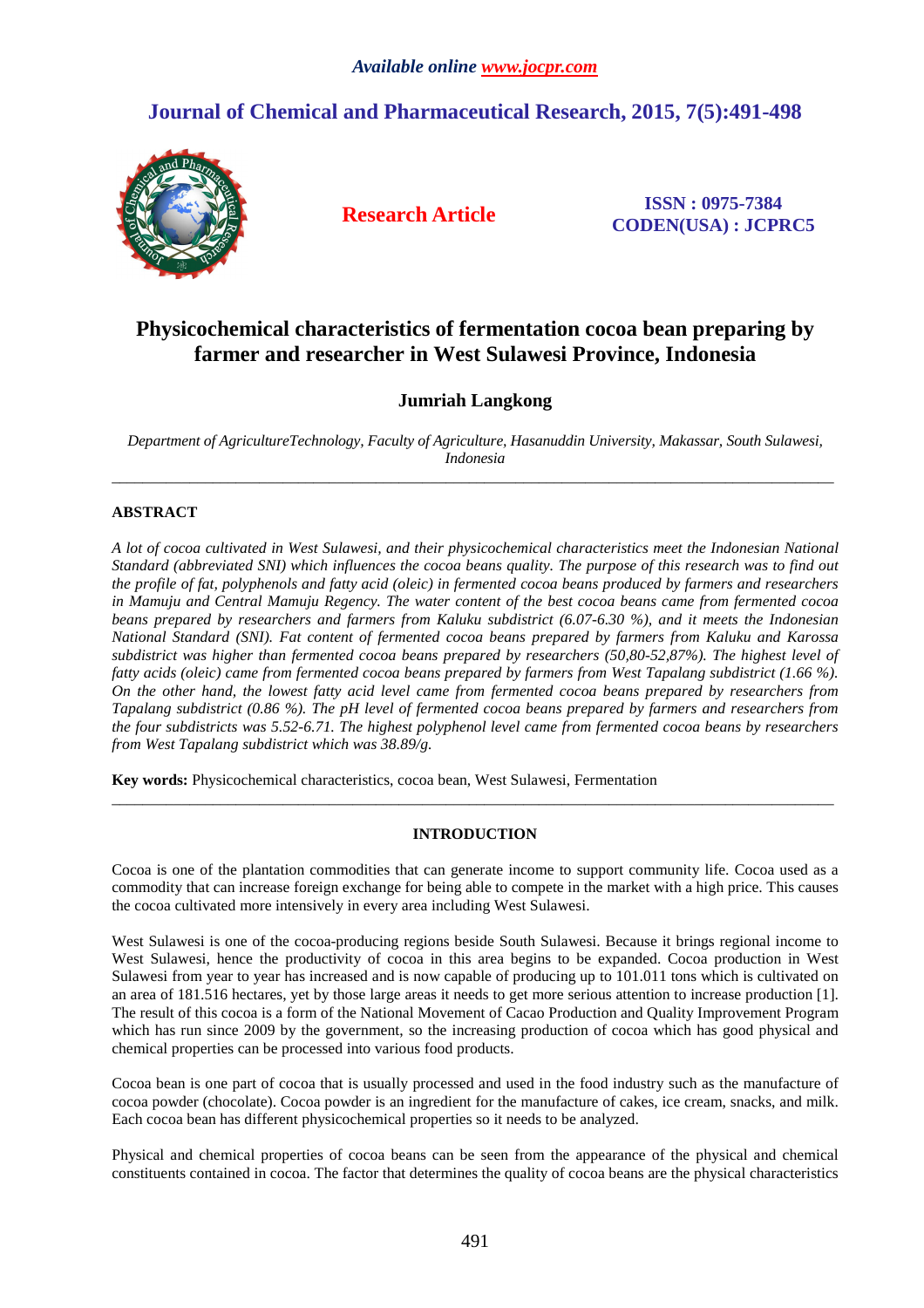(such as number of seeds per 100 grams, beans fermented and moldy grain content), chemical characteristics (such as total fat content and moisture content) and organoleptic [2].

*\_\_\_\_\_\_\_\_\_\_\_\_\_\_\_\_\_\_\_\_\_\_\_\_\_\_\_\_\_\_\_\_\_\_\_\_\_\_\_\_\_\_\_\_\_\_\_\_\_\_\_\_\_\_\_\_\_\_\_\_\_\_\_\_\_\_\_\_\_\_\_\_\_\_\_\_\_\_*

This research was conducted to see the physicochemical properties of the cocoa beans produced by West Sulawesi people in Mamuju and Central Mamuju Regency. It was performed because of less optimal results of the analysis of the physical properties and chemical properties of cocoa beans in Mamuju and Central Mamuju Regency in West Sulawesi

## **EXPERIMENTAL SECTION**

This research consisted of fermentation of cocoa beans and then analyzing the level of water content, free fatty acid, and fat content as well as fermented cocoa beans by farmers and researchers.

### **Fermentation of Cocoa Beans by Researchers**

Cocoa bean was split, and then the seeds were taken. Sorting was performed before the cocoa beans fermented. Wet cocoa beans fermented in a box (size 30x30 cm and 40 cm high) and sealed with banana leaves. Cocoa beans were fermented for 5 days. On day 3, 4, and 5, the cocoa beans were stirred to obtain uniformity of fermented results. After being fermented, cocoa beans soaked in water for 3 hours, and then they were drained. Then they were dried for 3 days.

### **Fermentation of Cocoa Beans by Farmers**

Cocoa bean was split, and then the seeds were taken. Wet cocoa beans fermented in a sack as their fermented container, and then it was sealed. Cocoa beans were fermented for 5 days. After 5 days of fermentation, cocoa beans were cleared from the fibers to produce a clean fermentation of cocoa beans. Then they were dried for 3 days.

### **Research Treatment**

The treatments used in this study were fermented cocoa beans, which are as follows:

| Subdistricts      | Treatment      | Analysis |
|-------------------|----------------|----------|
| A1 (Tapalang)     | B1             | A1B1     |
|                   | B <sub>2</sub> | A1B2     |
| A2 (West Tapalang | B1             | A2B1     |
|                   | B <sub>2</sub> | A2B2     |
| A3 (Kaluku)       | B1             | A3B1     |
|                   | B <sub>2</sub> | A3B2     |
| A4 (Karossa)      | B1             | A4B1     |
|                   | B <sub>2</sub> | A4B2     |

#### **Table 1. Treatment Matrix Used by Researchers**

Specification:

A1: cocoa beans from Tapalang subdistrict.

A2: cocoa beans from West Tapalang subdistrict.

- A3: cocoa beans from Kaluku subdistrict.
- A4: cocoa beans from Karossa subdistrict.

B1: fermented cocoa beans from farmers.

B2: fermented cocoa beans from researchers.

## **Procedure Analysis**

Parameters observed in this research were the water content, ash content, and fat content.

## **Analysis of Water Content [3]**

The empty cup and its lid were dried in the oven for 15 minutes. The fermented cocoa bean was quickly weighted for approximately 5g homogenized samples in a cup. Pour it into the cup and then put it in the oven for 3 hours. The cup was refrigerated for 3-5 minutes. After the material cold, it was weighted again. The material was dried again, and then it was put into the oven for  $\pm 30$  minutes until the fixed weight was obtained. The material was refrigerated again, and then it was weighted again until the fixed weight was obtained. The water content was calculated with the following formula:

Water content :  $\frac{\text{The initial weight} - \text{final weight}}{\text{mean} + \text{mean}}$ The mitial weight–final weight<br>The weight of the final sample X  $100\%$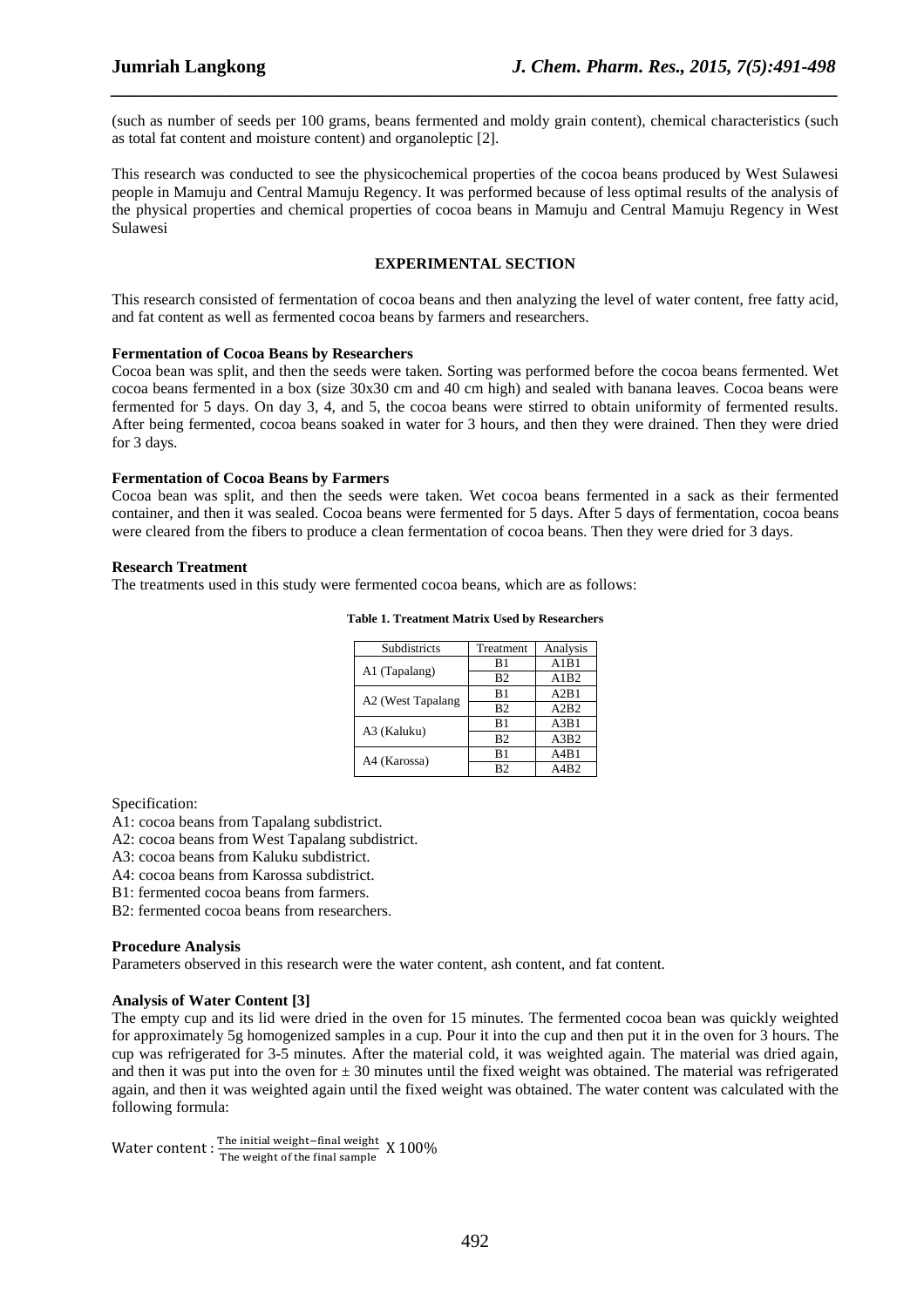## **Analysis of Fat Content [4]**

Weighted as much as 1 gram of material in the form of flour and wrapped it in filter paper, then placed it in the soxhlet extractor. Diethyl ether solvent was poured into the flask sufficiently. The repluk was performed for at least 5 hours until the solvent was dropped back into a clear colored flask. The solvent in the flask was distillated and was retained, and then the extracted fat was heated in an oven at  $105^{\circ}$ C. After it was dried to its constant weight and was refrigerated in desiccators, and then it was reweighted again. The following formula was used to calculate the fat content:

*\_\_\_\_\_\_\_\_\_\_\_\_\_\_\_\_\_\_\_\_\_\_\_\_\_\_\_\_\_\_\_\_\_\_\_\_\_\_\_\_\_\_\_\_\_\_\_\_\_\_\_\_\_\_\_\_\_\_\_\_\_\_\_\_\_\_\_\_\_\_\_\_\_\_\_\_\_\_*

% Fat  $=\frac{\text{fat weight}}{\text{might of sound}}$  $\frac{1}{\text{weight of sample (gr)}}$  x 100 %

## **Determining the Free Fatty Acid [5]**

Weighted sample of 5 grams, the sample was inserted into the Erlenmeyer flask and 50 ml neutral alcohol was added. The sample was heated until it was boiling. After the sample was cold, 2 ml of pp indicator were added. Then it was titrated with 0.1 N NaOH solution which has been standardized until a pink color was achieved and did not lost.

% FFA= = 
 weight of sample  $gr)x1000$   $\times$  100 %

## **pH**

pH was determined by using a pH meter. First the cacao beans were pulverized, it was weighed for 2 grams then it was diluted with aquadest until 10 ml volume, stir to mix it. Filtrate was taken to measure its pH.

## **Total Acid**

The sample was weighted to 5 g and it was poured into 100 ml flask and dissolved with aquadest till the *tera* mark. Then by using a straw it was taken for 10 ml and placed in Erlenmeyer then titrated with 0.1 N NaOH using the indicator drops by 3 pp until it turned into pink. The percentage of total acid calculated using this formula:

% Acid total  $\frac{-m \text{ NaOH} \times \text{N.NaOH} \times \text{Greck} \times \text{FP}}{m \cdot \text{S} \times \text{F} \times \text{S} \times \text{N.NaO}} \times 100\%$ weight of sample  $x$  1000 Where:  $Fp =$  dilution factor = 10 Grek = equivalent gram =  $64$ 

## **Data Processing**

Data processing was done by a method 2 factorial completely randomized design (CRD) with three times replications. If there is a difference extended to the Duncan Honestly Significant Difference Test (HSD test).

## **RESULTS AND DISCUSSION**

This research was conducted to determine the mapping profile of fats, polyphenols, and fatty acids (oleic) from fermented cocoa beans which were formulated by farmers and researchers from Tapalang and West Tapalang subdistrict in Mamuju Regency and from Kaluku and Karossa subdistrict in Central Mamuju Regency, West Sulawesi. This research was performed to determine the chemical content of cocoa beans formulated by farmers and researchers, and the results included water content, fat content, and fatty acid (oleic). The supporting data from this research were pH and total acid.

## **Fat Levels**

The results of the cocoa beans fat level analysis from some treatments in this research were the cocoa bean fermentation carried out by farmers in Tapalang subdistrict was 47.80% whereas in West Tapalang subdistrict was 48.88%. The result of the analysis of fat level fermentation by researchers in the district was 49.71% in Tapalang subdistrict whereas it reached 51.55% in West Tapalang subdistrict. The highest fat level of fermented cocoa beans was the one that carried out by researchers of West Tapalang subdistrict with 51.55% while the lowest fat level in the treatment of fermented cocoa beans was the one that fermented by the farmers of Tapalang subdistrict with 47.80%. Fat level of cocoa beans fermented by the farmers of Kaluku subdistrict was 50.80% and the fat level of Kaluku subdistrict gotten by the researchers was 50.81%. While the fat level of fermented cocoa bean carried out by the farmers and researchers in Karossa subdistrict were 52.87% and 50.81% of researchers. The fat level from the fermented cocoa beans of the researchers was higher than the farmers (Figure 1).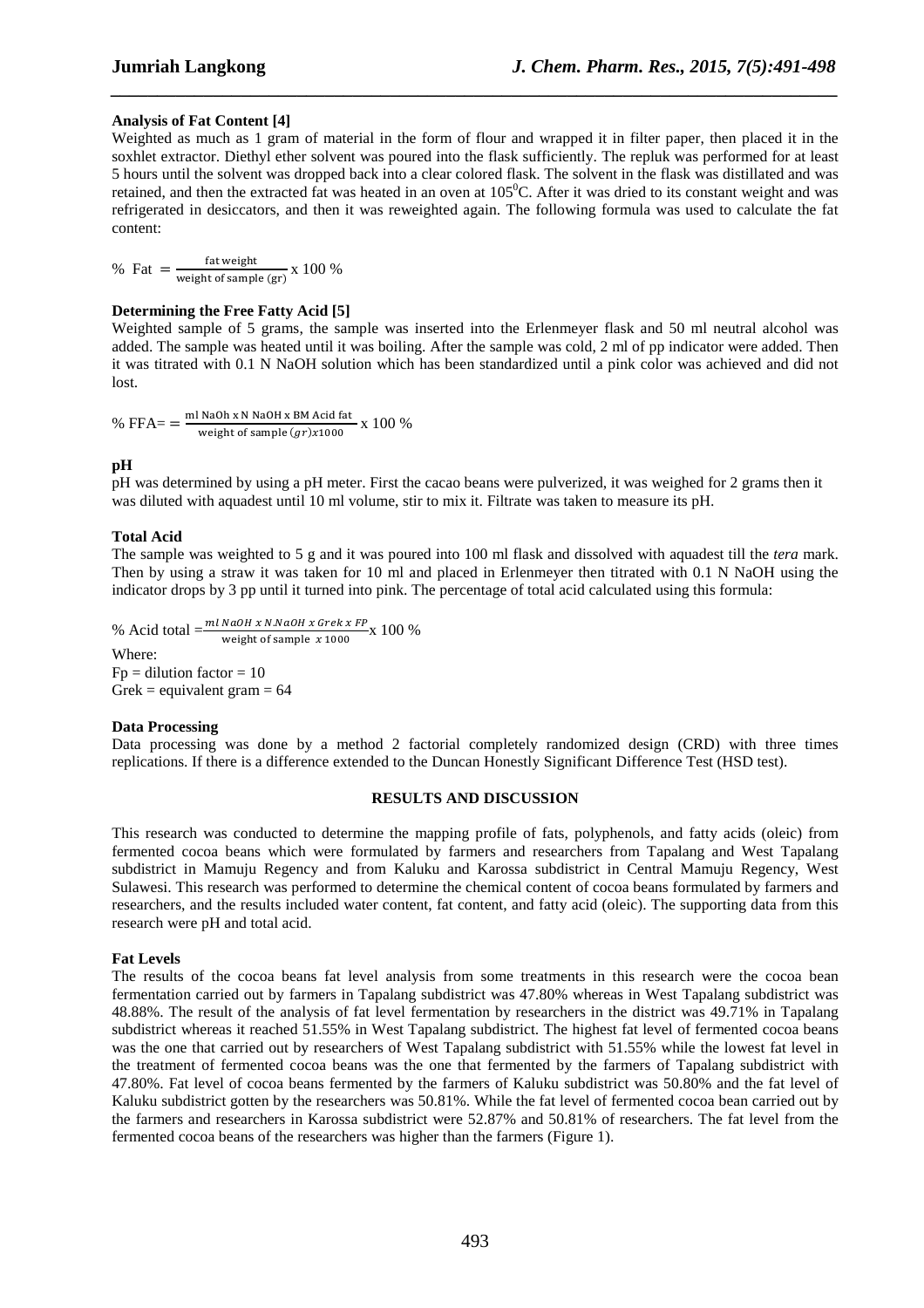

**Figure 1. The Interaction Results of Cocoa Beans' Fat Level Fermented by the Farmers and Researchers from Mamuju and Central Mamuju Regency** 

The results of analysis of variance stated that the fermentation process was significantly different at the level of 5% and 1% of the fermented cocoa beans both by farmers and researchers while subdistricts and interaction in the research treatment were significantly different at the level of 5% and 1%. Further, Duncan test stated that the fermentation process which was carried out by farmers and researchers in Tapalang subdistrict was not significantly different from the West Tapalang, Kaluku and Karossa subdistrict at the level of 5% and 1%. These results affected the fermentation process which was carried out in this research. In addition, the fat level was also influenced by agronomic conditions and treatment during cultivation that produced different sizes of beans and affected the fat levels of cocoa this is in line with [6] that dry beans are very influenced by the type of plant material, rainfall during the fruit growth, agronomic treatment and processing methods. The larger the bean size, the greater the water content and the fat level produce.

## **Levels of Fatty Acids (Oleic)**

The highest fatty acid level in fermented beans treatment in Kaluku subdistrict reached 1% by farmers and 1.3% by researchers while fermented beans by researchers in Karossa subdistrict was 1.4%. The fatty acid fermented beans in the Tapalang subdistrict was 1,3% by farmers and 0,8% by researchers while the result of fatty acid level at West Tapalang subdistrict reached 1.46% fermented by researchers and 1.6% fermented by farmers (Figure 2).



**Figure 2. The Interaction Results of Cocoa Beans' Fatty Acids (Oleic) Level Fermented by The Farmers and Researchers From Mamuju and Central Mamuju Regency** 

The results of variance analysis stated that the sampling districts were significantly different at the level of 5% and 1%. After doing Duncan test, it was found that the results from Tapalang subdistrict were not significantly different with the four subdistricts where the research was conducted. They were at the level of 5% and 1%, but the results from West Tapalang subdistrict were significantly different with Kaluku subdistrict. While the interaction process differed significantly between the districts and the fermentation process which were carried out by researchers and farmers, it was at 5% level. Duncan test stated that the interaction between Tapalang subdistrict, West Tapalang, and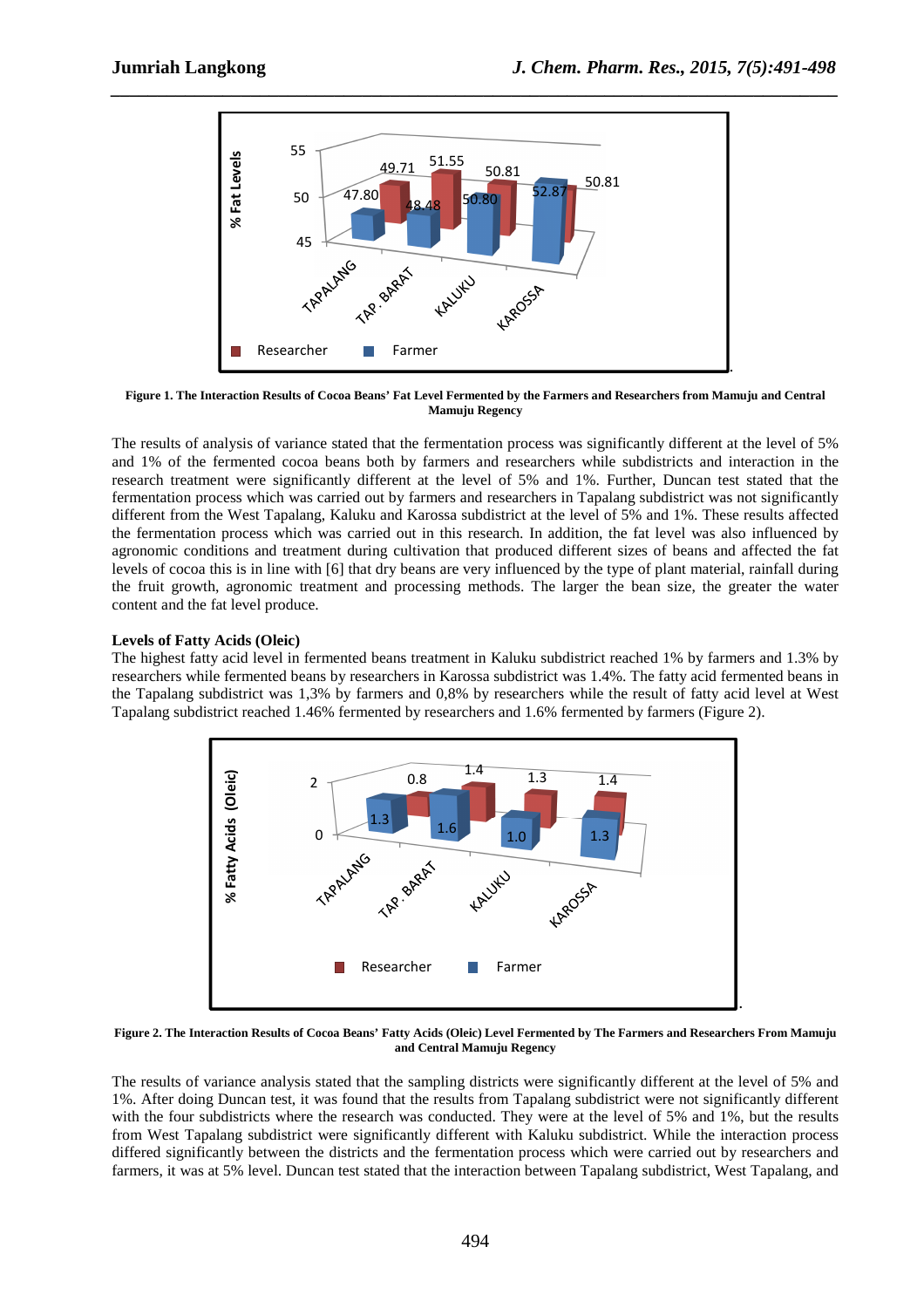Kaluku treatments were significantly different both the fermentation by farmers and researchers, but they were not significantly different in the fermentation carried out by farmers and researchers in Kaluku and Karossa subdistrict.

*\_\_\_\_\_\_\_\_\_\_\_\_\_\_\_\_\_\_\_\_\_\_\_\_\_\_\_\_\_\_\_\_\_\_\_\_\_\_\_\_\_\_\_\_\_\_\_\_\_\_\_\_\_\_\_\_\_\_\_\_\_\_\_\_\_\_\_\_\_\_\_\_\_\_\_\_\_\_*

The fermentation by farmers and researchers were not significantly different at the level of 5% and 1%. There was difference in free fatty acid levels which indicated that the level of fat damage in cocoa beans caused by processing and storage process which are inappropriate, and it is in accordance to [7] who was stated that the presence of free fatty acids in cocoa fat should be avoided because it is one of the indicators of quality defects. Free fatty acids generally occur if dried beans are stored in warehouses that are less clean and moist. The level of free fatty acid levels should be less than 1%. Cocoa beans are already considered to have malfunctioned if the free fatty acid levels are above 1.3%. Therefore Codex Alimentarius defines tolerance for the free fatty acid level in cocoa beans with a maximum limit of 1.75%.

## **Polyphenols**

The levels of polyphenols of cocoa beans in Tapalang subdistrict fermented by farmers were 33.06/g and fermented by researcher 31.49/g while in West Tapalang the result of cocoa beans fermentation were 36.15/g by the farmers and 38.89/g by the researchers. The levels of polyphenols from the cocoa beans fermentation in Kaluku subdistrict were 34.36/g by farmers and 35.14/g by researchers whereas in Karossa subdistrict the levels of polyphenols from cocoa beans fermentation were 39.97/g by farmers and 30.08/g by researchers (Figure 3).



**Figure 3. The Interaction Results of Cocoa Beans' Polyphenols Level Fermented by Farmers and Researchers From Mamuju and Central Mamuju Regency** 

The results of variance analysis stated that the four subdistricts (the research sites) interaction levels were significantly different with 5% and 1%. Then Duncan test was performed, and it stated that there was not significantly different of polyphenols between Tapalang, West Tapalang, Kaluku, and Karossa subdistricts. While the fermentation process did not differ significantly between the fermentation carried out by farmers and researchers. Duncan test showed that the interaction between the farmer fermentation in Tapalang subdistrict and the researcher fermentation in West Tapalang subdistrict were significantly different. The differences that occurred in the total polyphenols in each treatment were due to the treatment process. Fermentation can cause the total polyphenols decreased but has a good taste, it is in line with [8], which state that good taste can be obtained if the cocoa beans are fermented well, but the process of fermentation causes the level of polyphenols in cocoa beans decreased

## **Water Content**

The result of cocoa beans' water content analysis fermented by farmers was 8.90% from Tapalang subdistrict while the result from West Tapalang subdistrict was 7.05%. The result of cocoa beans' water content analysis fermented by researchers taken from Tapalang subdistrict was 8% while fermented cocoa beans of researchers from West Tapalang subdistrict reached 6.69%. The water content of fermented cocoa beans from the farmers of Kaluku subdistrict was 6.07% while the water content got by researchers was 6.31%. The water content of Karossa subdistrict from the farmers' fermentation was 7.16%, and the researchers' fermentation was 6.30%. The result of water content analysis influenced the drying process which was performed by the help of sunshine, the percentage of water content in this research with multiple treatments (Figure 4).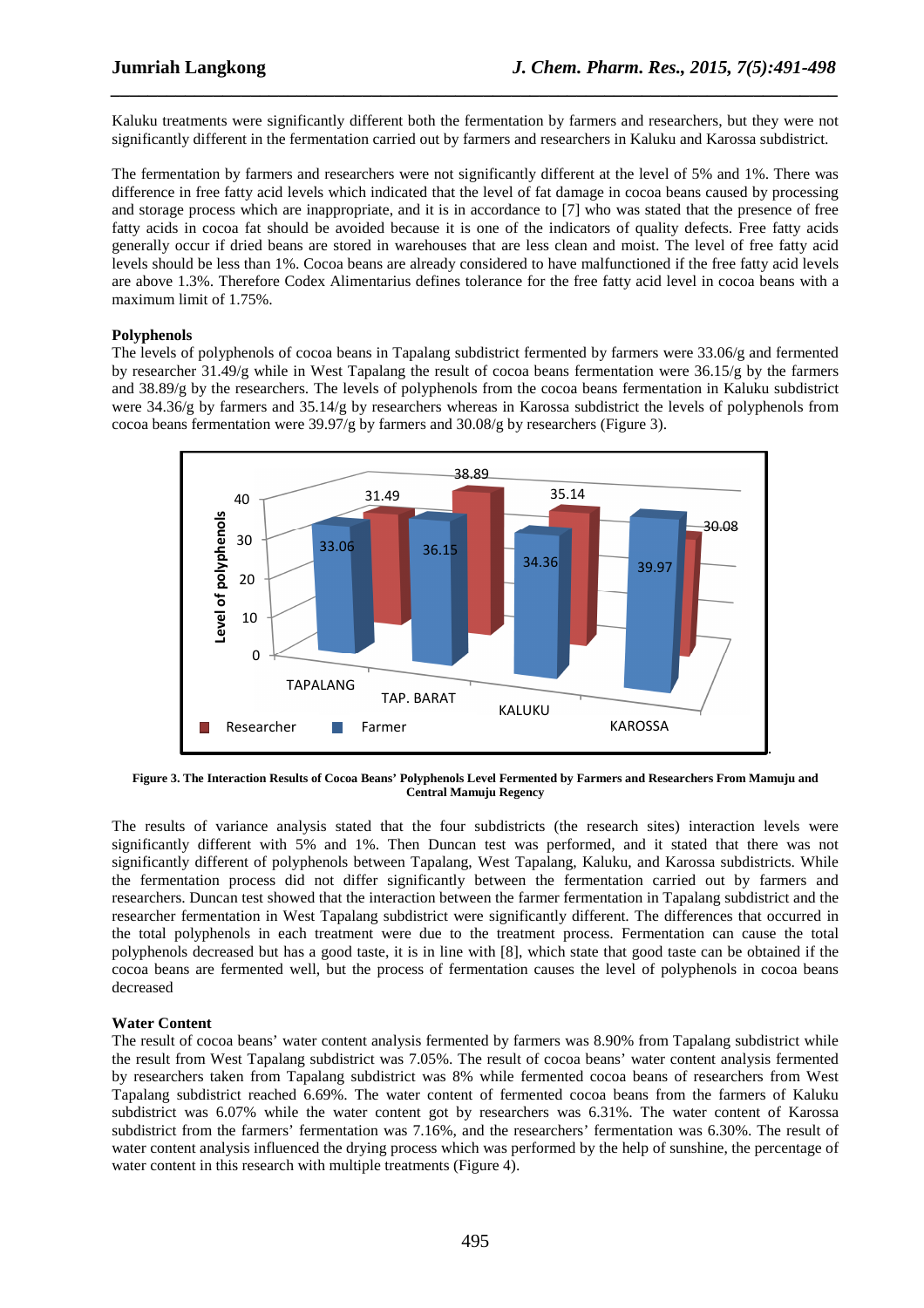

**Figure 4 The Interaction Results of Cocoa Beans' Water Content Fermented by Farmers and Researchers From Mamuju and Central Mamuju Regency** 

The result of analysis of variant showed highly significant difference among the sampling sites Tapalang, West Tapalang, Kaluku and Karossa subdistrict at the level of 1% and 5%. The test result of Duncan test analysis was on the level of 5% and 1% which was not significantly different among Tapalang, West Tapalang, Kaluku, and Karossa subdistrict. It was influenced by the processing of cocoa through the drying cocoa beans under the sunshine which aimed to reduce the water content of cocoa beans in a considerable period. This is in accordance with [9] who states that the drying process aims to reduce water content in beans from 50 to 55% to 7%, so the beans are not grown by microbes and safely stored. Drying can be done in three ways, namely drying, using a dryer, and a combination of both. Although the levels of water uniformity results analysis of fermented cocoa beans by farmers and researchers from Tapalang and West Tapalang subdistrict were quite high and has met the SNI (Indonesian National Standard). It was 6-7% for the moisture content.

## **pH**

The results of the pH measurements of cocoa beans in this research was that the fermented cocoa beans by farmers from the Tapalang subdistrict was 5.52 while the fermentation of cocoa beans by farmers from West Tapalang subdistrict was 5.67. While the cocoa beans fermented by researchers from Tapalang subdistrict reached 6.22 and from West Tapalang subdistrict reached 6.71. The treatment with 5.52 pH value of fermented cocoa beans was done by farmers from Tapalang subdistrict. PH values of 6.16 and 5.26 were the results of fermentation by farmers and researchers from Kaluku subdistrict. In Karossa subdistrict the fermentation of farmers and researchers reached of 6.46 and 5.16 of pH value. The high pH in this research was due to the acetic acid content that will be formed after the fermentation process. It is in accordance with [10] who state that the pH level is more than 4 it means that the condition is suitable for the growth of acetic acid bacteria in the substrate alcohol. After 2 days the acetic acid bacteria suppresses the growth of lactic acid. Meanwhile the beans' pH increases because of acetic acid and lactic acid (Figure 5).

The result of analysis of variance stated that the fermentation process from the two subdistricts were very different. It was significantly different to the resulted pH at the level of 5% and 1%, and the average result of interactions was also significantly different at the level of 5% and 1%. Further Duncan test results stated that the pH of cocoa beans from Tapalang subdistrict was significantly different from cocoa beans from West Tapalang subdistrict at the level of 5% and 1%. While the interaction results of cocoa beans showed that there were some results which were significantly different and were not significantly different from the level of 5% and 1%. In the fermentation process the farmers' fermentations were not significantly different with the fermentation process conducted by the researcher at the level of 5% and 1%. The apparent discrepancy is due to the formation of acetic acid during the fermentation process. Acetic acid is formed after fermentation lasting for 37 hours. The reducing concentration of acetic acid in the seeds causes acidification process slow so that the cocoa beans' pH increases [11].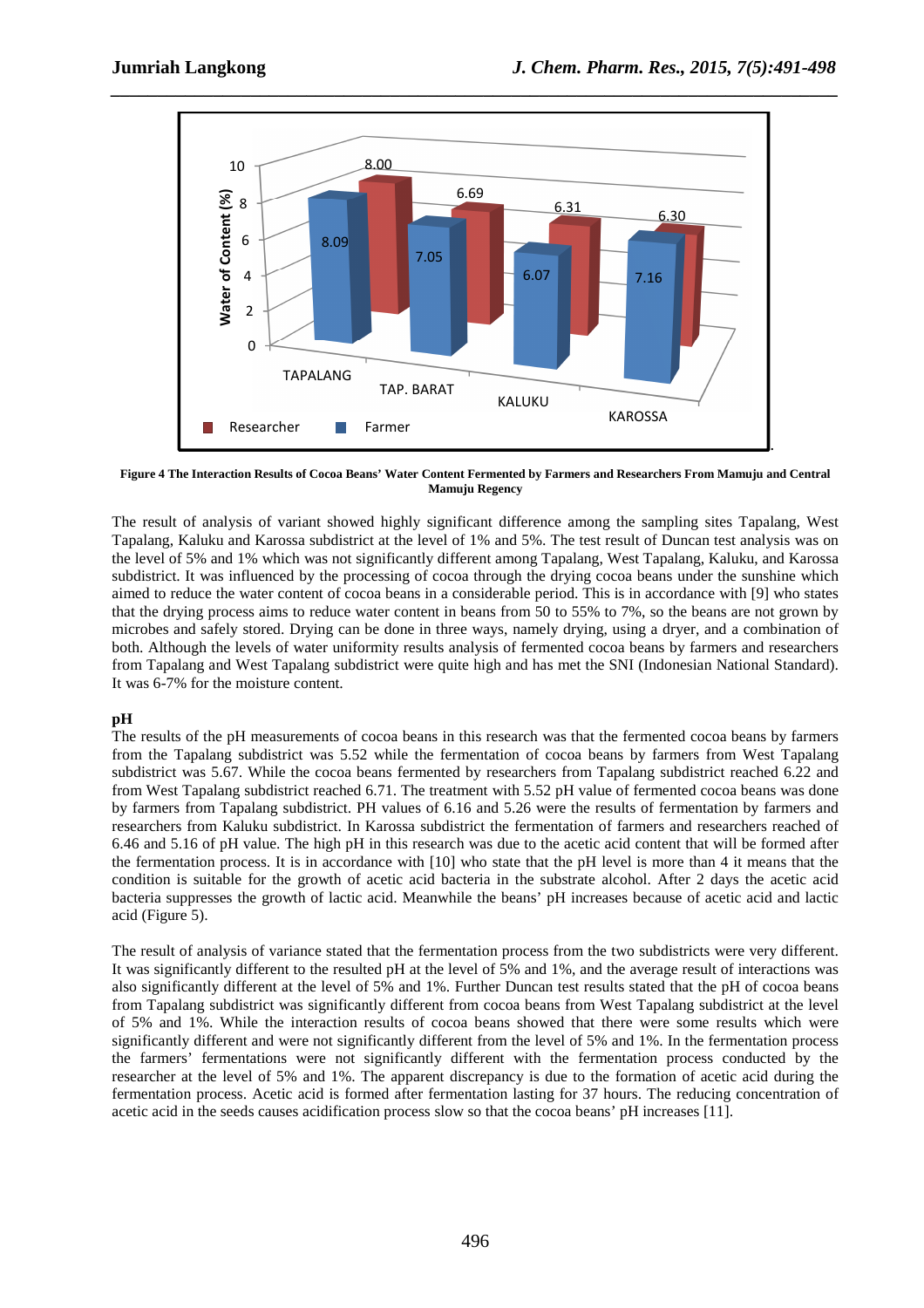

**Figure 5. The Interaction Results of Cocoa Beans' pH Fermented by Farmers and Researchers From Mamuju and Central Mamuju Regency** 

## **Total Acid**

The results of total acid analysis showed that total acid of fermented cocoa beans by farmers from Tapalang subdistrict was 0.38%, and the result of fermented cocoa beans by farmers from West Tapalang subdistrict was 0.40%. Total acid of fermented cocoa beans by researchers from Tapalang subdistrict reached 0.56%, and total acid of fermented cocoa beans by researchers from West Tapalang subdistrict reached 0.49%. Total acids of fermentation by farmers and researchers from Karossa subdistrict were 0.40% and 0.70% while the total acid of fermentation by farmers and researchers from Kaluku subdistrict were 0.73% and 0.56%. The result of total acid obtained is influenced by the process of fermentation which forms acetic acids (Figure 6).



**Figure 6. The Interaction Results of Cocoa Beans' Total Acid Fermented by Farmers and Researchers from Mamuju and Central Mamuju Regency** 

The results of analysis of variance showed that the total acid concentration was significantly different to the fermentation process which was carried out by farmers and researchers, the sampling sites were Tapalang, West Tapalang, Kaluku, and Karossa subdistrict, as well as the interaction between the processes of fermentation and the four subdistricts at the level of 5%. Then Duncan test stated that the fermentation process carried out by the researcher was not significantly different from the fermentation process carried out by farmers. The results from the four subdistricts where the samples were taken were not significantly different at 5% level, but the interaction results of farmers' fermentation between Tapalang and Karossa subdistrict were significantly different. Fermentation is a major factor affecting the total acid levels, and the total acid levels are also affected by cocoa processing in accordance with [12] who state that during the fermentation process sugar is converted into alcohol and then the alcohol is converted into acetic acid by *Acetobacter*. Long fermentation will cause the seed coat damaged and thinned so that the organic acids evaporation process happened which easily evaporate during the drying process that leads to the decreasing of total acid levels.